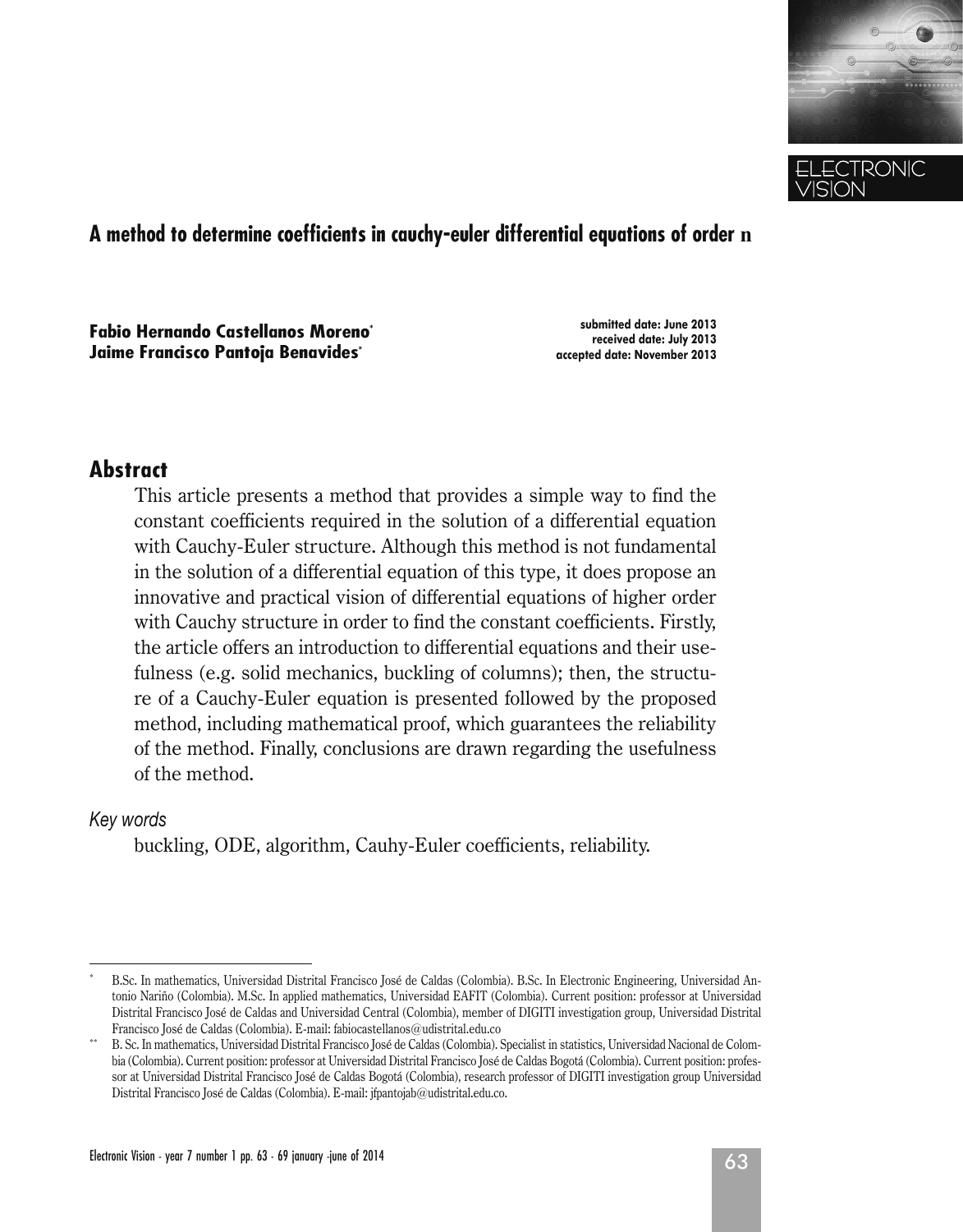

## **Introduction**

One of the most important aspects of mathematics lies in the fact that this discipline of knowledge emerged from the moment in which the man had the ability to discern, motivated by the need to understand many situations his surrounding world. Whether mathematics allows to directly (or indirectly) solve such situations, it permits establishing models that represent a particular problem and, through a series of processes and operations, gives solutions to a mathematical model, which then becomes the answer the problem. A large number of these situations have been taken from the study of the basic sciences, especially from physics (e.g. solid mechanics, buckling of columns) [1-2], and most such solutions have used the type of mathematical modeling that leads to differential equations, which have been studied in different ways and with different approaches, either according to their difficulty or according to their properties and characteristics. Similarly, when applying these equations, it is important not to let oneself be overwhelmed by the beauty of mathematics and lose the focus on the features and properties of equations, forgetting their fundamental purpose; instead, one must try to focus on giving solutions to real-world situations; that is, in many aspects the main concern has been the "how", forgetting the "why" and "what for". This happens not only in the study of differential equations, but in mathematics in general, [3-5].

Now, the first studies involving differential equations, performed by J. Napier at the end of the 16th century, led to expressions which today are written as:

$$
\frac{dy}{dx} = \frac{k}{x} \text{ with } y(x_0) = y_0 \qquad (1)
$$

This led Napier to define the concept of logarithm and implicitly use the method that later would be called separable variables. Later other scholars of knowledge, like Galileo used differential equations for the solution of movement with variable speed, e.g. free fall or the study of optical phenomena (as conducted by Descartes). Thus, many mathematical physicists made various contributions to the study of the differential equations, but as a way to solve particular situations. Newton in his theories about physics was someone that made strides to substantiate the very construction of classical mechanics. The same thing happened later with Euler, Leibniz, Ricatti, Clairaut, D'Alembert, the Bernoulli brothers and others. The work developed by Euler, starting in 1743, about the applications of ordinary and partial differential equations, in of particular linear ordinary differential equations with constant coefficients with substitutions  $y = e^{kx}$  and  $y = ue^{kx}$  in the case of multiple roots, shows that the homogeneous linear equation with constant coefficients of order n is a linear combination of its n particular solutions; among other contributions of great importance to the solution of differential equations in general. After the middle of the 19th century the role played by the integral raised by Cauchy began to thrive. Cauchy made important contributions to the construction of the theory of differential equations, giving solution to the first order equations during the 1820s decade in the following way:

$$
y'= f(x, y)
$$
 with  $y(x_0) = y_0$  (2)

and proof of the uniqueness of such solution, assuming the continuity of *f* and ∂f/∂y, and his generalization [ 6], [7].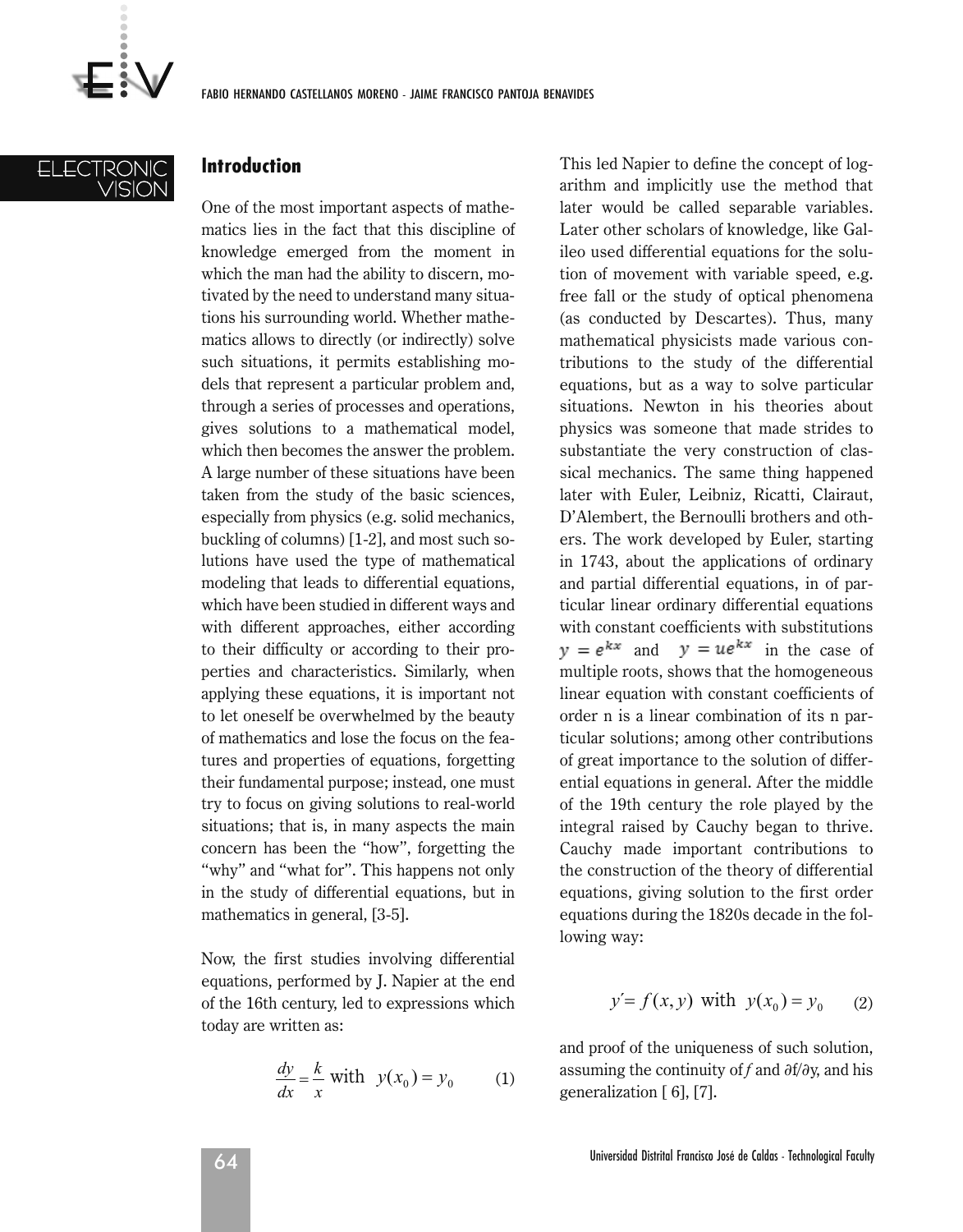#### **1. Cauchy-Euler equation**

The differential equation known as Euler-Cauchy, in its homogeneous form, is an equation of the form:

$$
t^{n}z^{(n)} + b_{n-1}t^{n-1}z^{(n-1)} + \dots + b_{0}z = 0 \quad (3)
$$

Where it is satisfied that for each term, the coefficient of the n-th term, differentiated from the dependent variable is the n-th power of the independent variable.

Now, the substitution  $t = e^u$  reduces equation (3) to a linear equation of order n with constant coefficients and this result describes a Fundamental System of Solutions of the Cauchy equation [6].

It is known that if  $t = e^u$  then  $Ln(t) = u$ 

where  $\frac{dt}{t} = du$  and therefore  $\frac{1}{t} = \frac{du}{dt}$ 

Then, as in (3), each differentiation from z is made with respect to t, using rates of change, one may write:

$$
\frac{dz}{dt} = \frac{dz}{du} \cdot \frac{du}{dt}
$$
\nAnd here: 
$$
\frac{dz}{dt} = \frac{1}{t} \cdot \frac{dz}{du}
$$
\n
$$
\text{Also, } \frac{d^2z}{dt^2} = \frac{d}{dt} \left( \frac{1}{t} \cdot \frac{dz}{du} \right)
$$
\n
$$
= \frac{1}{t} \cdot \frac{d}{dt} \left( \frac{dz}{du} \right) + \frac{dz}{du} \cdot \frac{d}{dt} \left( \frac{1}{t} \right)
$$
\n
$$
= \frac{1}{t} \cdot \left[ \frac{1}{t} \cdot \frac{d^2z}{du^2} \right] - \frac{1}{t^2} \cdot \frac{dz}{du}
$$
\n
$$
= \frac{1}{t^2} \cdot \left[ \frac{d^2z}{du^2} - \frac{dz}{du} \right]
$$

In addition,  $\frac{d^3 z}{dt^3} = \frac{d}{dt} \left( \frac{d^2 z}{dt^2} \right)$ 

$$
= \frac{1}{dt} \left( \frac{1}{t^2} \cdot \left[ \frac{1}{du^2} - \frac{1}{du} \right] \right)
$$
  

$$
= \frac{1}{t^2} \cdot \frac{d}{dt} \left( \frac{d^2 z}{du^2} - \frac{dz}{du} \right) + \left[ \frac{d^2 z}{du^2} - \frac{dz}{du} \right] \cdot \frac{d}{dt} \left( \frac{1}{t^2} \right)
$$
  

$$
= \frac{1}{t^2} \cdot \left[ \frac{1}{t} \cdot \frac{d^3 z}{du^3} - \frac{1}{t} \cdot \frac{d^2 z}{du^2} \right] - \frac{2}{t^3} \cdot \left[ \frac{d^2 z}{du^2} - \frac{dz}{du} \right]
$$
  

$$
= \frac{1}{t^3} \cdot \left[ \frac{d^3 z}{du^3} - 3 \frac{d^2 z}{du^2} + 2 \frac{dz}{du} \right]
$$

 $d \neq 1$   $\lceil d^2z \rceil$   $dz$ ])

That is to say,

$$
t \cdot \frac{dz}{dt} = \frac{dz}{du}t^2 \cdot \frac{d^2z}{dt^2} = \frac{d^2z}{du^2} - \frac{dz}{du}y
$$
  

$$
t^3 \cdot \frac{d^3z}{dt^3} = \frac{d^3z}{du^3} - 3\frac{d^2z}{du^2} + 2\frac{dz}{du}
$$
  

$$
t^3 \cdot \frac{d^3z}{dt^3} = \frac{d^3z}{du^3} - 3\frac{d^2z}{du^2} + 2\frac{dz}{du}
$$
 (4)

## **2. Proposed method**

Recently, in [8] be use the Mellin Transform for solve (1) of alternative way. However, In this paper, an analysis of the equivalences given in (4), for the products of the form  $t^n \cdot \frac{d^n z}{dt^n}$ , leads to propose an iterative process that allows finding the real coefficients, real  $a_{ki}$  values of the resulting terms in the conversion process (3), to a homogeneous differential equation of order n with constant coefficients.

Such method or process is based on the fact that each term of equation (3) can be transformed into a differential expression with constant coefficients, through the following iterative equation:

$$
t^{n} \cdot \frac{d^{n}z}{dt^{n}} = a_{n1} \frac{d^{n}z}{du^{n}} + (-1)^{n} a_{n2} \frac{d^{n-1}z}{du^{n-1}} + (-1)^{n} a_{n3} \frac{d^{n-2}z}{du^{n-2}} +
$$

#### **A RESEARCH** VISION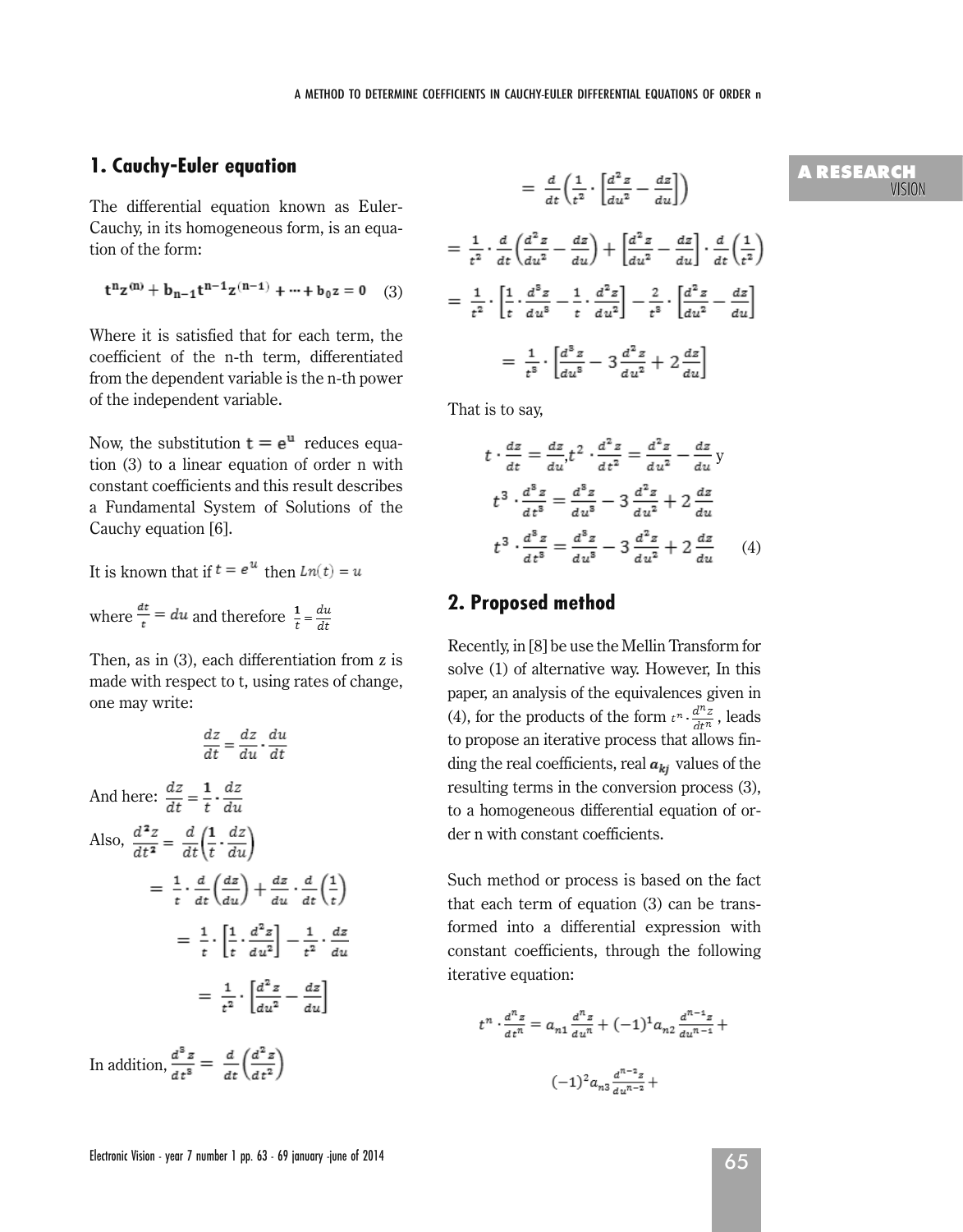

(5)



$$
\dots + (-1)^{n-2} a_{n(n-1)} \frac{d^2 z}{du^2} + (-1)^{n-1} a_{nn} \frac{dz}{du}
$$

Where:

$$
a_{n1} = 1, a_{nn} = (n - 1)! y
$$
  

$$
a_{ni} = (n - 1) \cdot a_{(n-1)(i-1)} + a_{(n-1)i}
$$
  

$$
\forall n, i = 1, 2, ..., n - 1
$$

Keep in mind that every term of the form becomes a differential expression of order n, but with n terms with constant coefficients. These coefficients are of the form  $a_{kj}$ , where k indicates the order of expression  $t^k \frac{d^k z}{dt^m}$ , and *j* indicates the term that represents the coefficient in the differential expression found.

The following is a demo, by induction, of the method proposed in (5):

#### **Demonstration 1:**

Suppose that the method holds for  $n = k$ ; and if it holds for  $n = k + 1$ , assume that it

complies

$$
t^{k} \cdot \frac{d^{k}z}{dt^{k}} = a_{k1} \frac{d^{k}z}{du^{k}} + (-1)^{1} a_{k2} \frac{d^{k-1}z}{du^{k-1}} + (-1)^{2} a_{k3} \frac{d^{k-2}z}{du^{k-2}} + \cdots
$$

$$
\cdots + (-1)^{k-2} a_{k(k-1)} \frac{d^{2}z}{du^{2}} + (-1)^{k-1} a_{kk} \frac{dz}{du}
$$

$$
(6)
$$

Where:

$$
a_{k1} = 1, a_{kk} = (k-1)! y
$$

$$
a_{ki} = (k-1) \cdot a_{(k-1)(i-1)} + a_{(k-1)i}
$$
  

$$
\forall k, i = 1, 2, ..., k-1
$$

it must be verified that the following also holds:

$$
t^{k+1} \cdot \frac{d^{k+1}z}{dt^{k+1}} = a_{(k+1)1} \frac{d^{k+1}z}{du^{k+1}} + (-1)^{1} a_{(k+1)2} \frac{d^{k}z}{du^{k}} + (-1)^{2} a_{(k+1)3} \frac{d^{k-1}z}{du^{k-1}} + \cdots
$$
  
...+  $(-1)^{k-1} a_{(k+1)k} \frac{d^{2}z}{du^{2}} + (-1)^{k} a_{(k+1)(k+1)} \frac{dz}{du}$  (7)

Where:

$$
a_{(k+1)1} = 1, a_{(k+1)(k+1)} = k! y
$$
  

$$
a_{(k+1)i} = k \cdot a_{k(i-1)} + a_{ki} \,\forall n
$$
,  

$$
i = 1, 2, ..., k+1
$$

Then:

$$
\frac{d^{k+1}z}{dt^{k+1}} = \left[ \frac{d}{dt} \left( a_{k1} \frac{d^k z}{du^k} + (-1)^1 a_{k2} \frac{d^{k-1}z}{du^{k-1}} + (-1)^2 a_{k3} \frac{d^{k-2}z}{du^{k-2}} + \dots + (-1)^{k-2} a_{k(k-1)} \frac{d^2 z}{du^2} \right) \right] \cdot \frac{1}{t^k}
$$
  

$$
(-1)^{k-1} a_{kk} \frac{dz}{du}
$$
  

$$
+ \frac{d}{dt} \left( \frac{1}{t^k} \right) \cdot \left[ a_{k1} \frac{d^k z}{du^k} + (-1)^1 a_{k2} \frac{d^{k-1}z}{du^{k-1}} + (-1)^2 a_{k3} \frac{d^{k-2}z}{du^{k-2}} + (-1)^{k-1} a_{kk} \frac{dz}{du} + (-1)^{k-2} a_{k(k-1)} \frac{d^2 z}{du^2} + (-1)^{k-1} a_{kk} \frac{dz}{du} \right]
$$

Considering the conclusion given in (4), the following is obtained: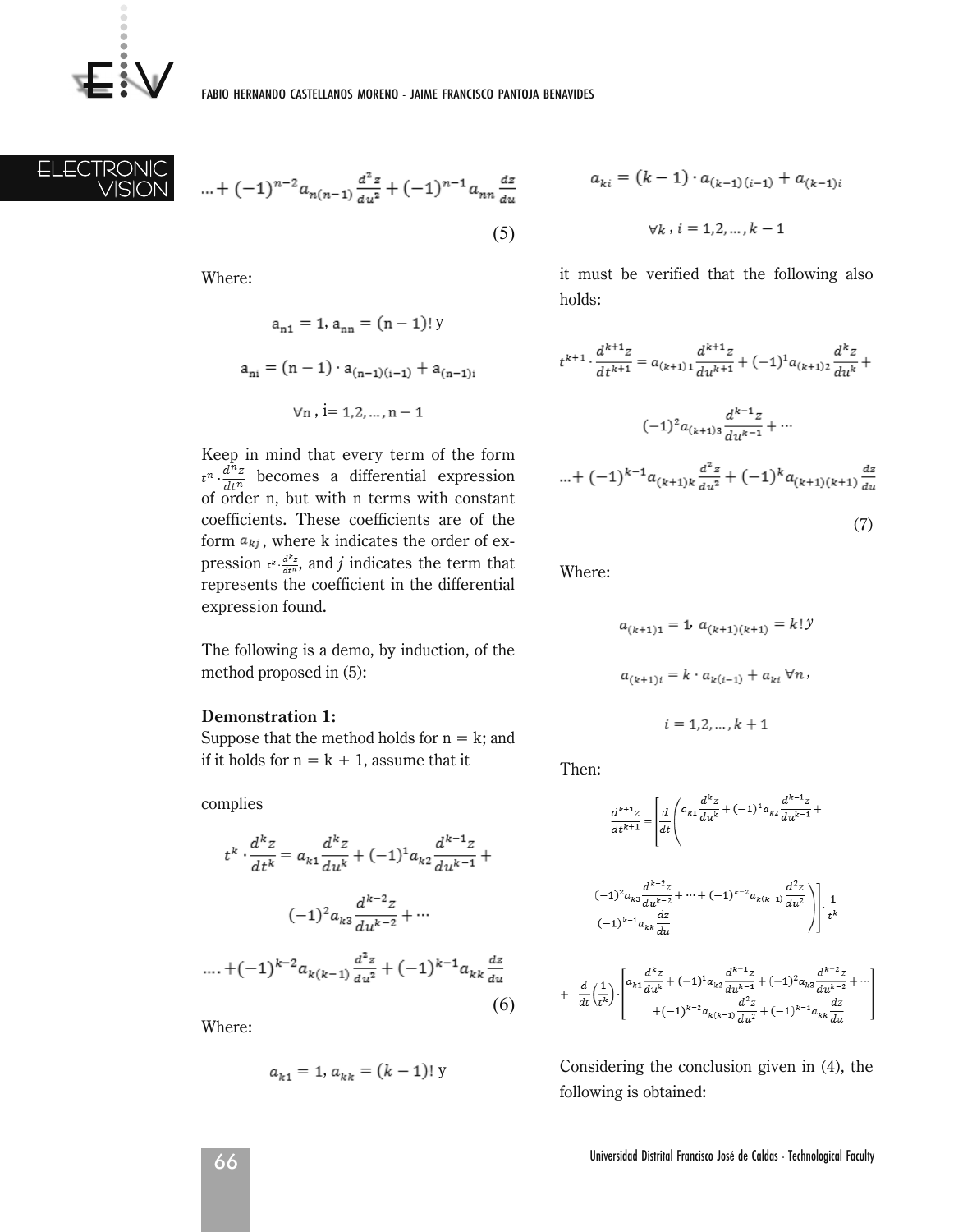$$
\frac{d^{k+1}z}{dt^{k+1}} = \left[\frac{1}{t}a_{k1}\frac{d^{k+1}z}{du^{k+1}} + (-1)^1\frac{1}{t}a_{k2}\frac{d^kz}{du^k} + (-1)^2\frac{1}{t}a_{k3}\frac{d^{k-1}z}{du^{k-1}} + \dots + (-1)^{k-2}\frac{1}{t}a_{k(k-1)}\frac{d^3z}{du^3} + (-1)^{k-1}\frac{1}{t}a_{kk}\frac{d^2z}{du^2}\right]\cdot\frac{1}{t^k} -
$$

$$
\frac{k}{t^{k+1}} \cdot \begin{bmatrix} a_{k1} \frac{d^k z}{du^k} + (-1)^1 a_{k2} \frac{d^{k-1} z}{du^{k-1}} + (-1)^2 a_{k3} \frac{d^{k-2} z}{du^{k-2}} + \cdots \\ + (-1)^{k-2} a_{k(k-1)} \frac{d^2 z}{du^2} + (-1)^{k-1} a_{kk} \frac{dz}{du} \end{bmatrix}
$$

Simplifying,

$$
\frac{d^{k+1}z}{dt^{k+1}} = \frac{1}{t^{k+1}} \cdot \begin{bmatrix} a_{k1} \frac{d^{k+1}z}{du^{k+1}} + (-1)^{k} (k + a_{k2}) \frac{d^{k}z}{du^{k}} + (-1)^{k} (k \cdot a_{k2} + a_{k3}) \frac{d^{k-1}z}{du^{k-1}} + \cdots \\ \dots + (-1)^{k-1} (k \cdot a_{k(k-1)} + a_{kk}) \frac{d^{k}z}{du^{k}} + (-1)^{k} \cdot k \cdot a_{kk} \frac{dz}{du} \end{bmatrix}
$$

Now,

*As*  $a_{k1} = 1$  we can make,  $a_{k1} = a_{(k+1)1} = 1$ and also  $a_{kk} = (k-1)!$ 

if 
$$
a_{(k+1)(k+1)} = k \cdot a_{kk} = k \cdot (k-1)! = k!
$$
, by  
\n
$$
t^{k+1} \cdot \frac{d^{k+1}z}{dt^{k+1}} = a_{(k+1)1} \frac{d^{k+1}z}{du^{k+1}} + (-1)^{1} a_{(k+1)2}
$$
\n
$$
\frac{d^{k}z}{du^{k}} + (-1)^{2} a_{(k+1)3} \frac{d^{k-1}z}{du^{k-1}} + \cdots
$$
\n
$$
\dots + (-1)^{k-1} a_{(k+1)k} \frac{d^{2}z}{du^{2}} + (-1)^{k} a_{(k+1)(k+1)} \frac{dz}{du}
$$
\n(11)

Wherein

$$
a_{(k+1)i} = 1, a_{(k+1)(k+1)} = k! \ y
$$
  
\n
$$
a_{(k+1)i} = k \cdot a_{k(i-1)} + a_{ki} \ \forall n, i = 1, 2, ..., k+1
$$

This proves that the equation (5) is correct.

Then by substituting each of the  $t^k \cdot \frac{d^k z}{dt^k}$  in the equation (3), developed as shown in (5), the coefficients of the resulting expression are

real constant, that means that they can be simplified to an expression of the form:

$$
\frac{d^{n}z}{du^{n}} + A_{n-1}\frac{d^{n-1}z}{du^{n-1}} + A_{n-2}\frac{d^{n-2}z}{du^{n-2}} + \cdots
$$

$$
+ A_{2}\frac{d^{2}z}{du^{2}} + A_{1}\frac{dz}{du} + A_{0} \cdot z = 0 \qquad (12)
$$

which is a homogeneous differential equation of order **n** with constant coefficients. Now, if  $L(r)$  is the characteristic polynomial of (12) and its roots are  $r_1, r_2, \ldots, r_m$  with  $m \leq n$  , then a fundamental system of solutions to (12) is:

 $z_1 = e^{r_1 u}$ ,  $z_2 = e^{r_2 u}$ , ...,  $z_k = e^{r_m u}$ , but as  $Ln(t) = u$  then

 $z_1 = t^{r_1}$ ,  $z_2 = t^{r_2}$ , ...,  $z_m = t^{r_m}$ , Which would be a fundamental system of solutions to (3). Now, if some

$$
r_k = \alpha \pm i\beta \text{ is a complex root, then}
$$

$$
z_k = t^{r_k} = \left(e^{\ln{(t)}}\right)^{r_k} = e^{r_k \cdot \ln{(t)}}
$$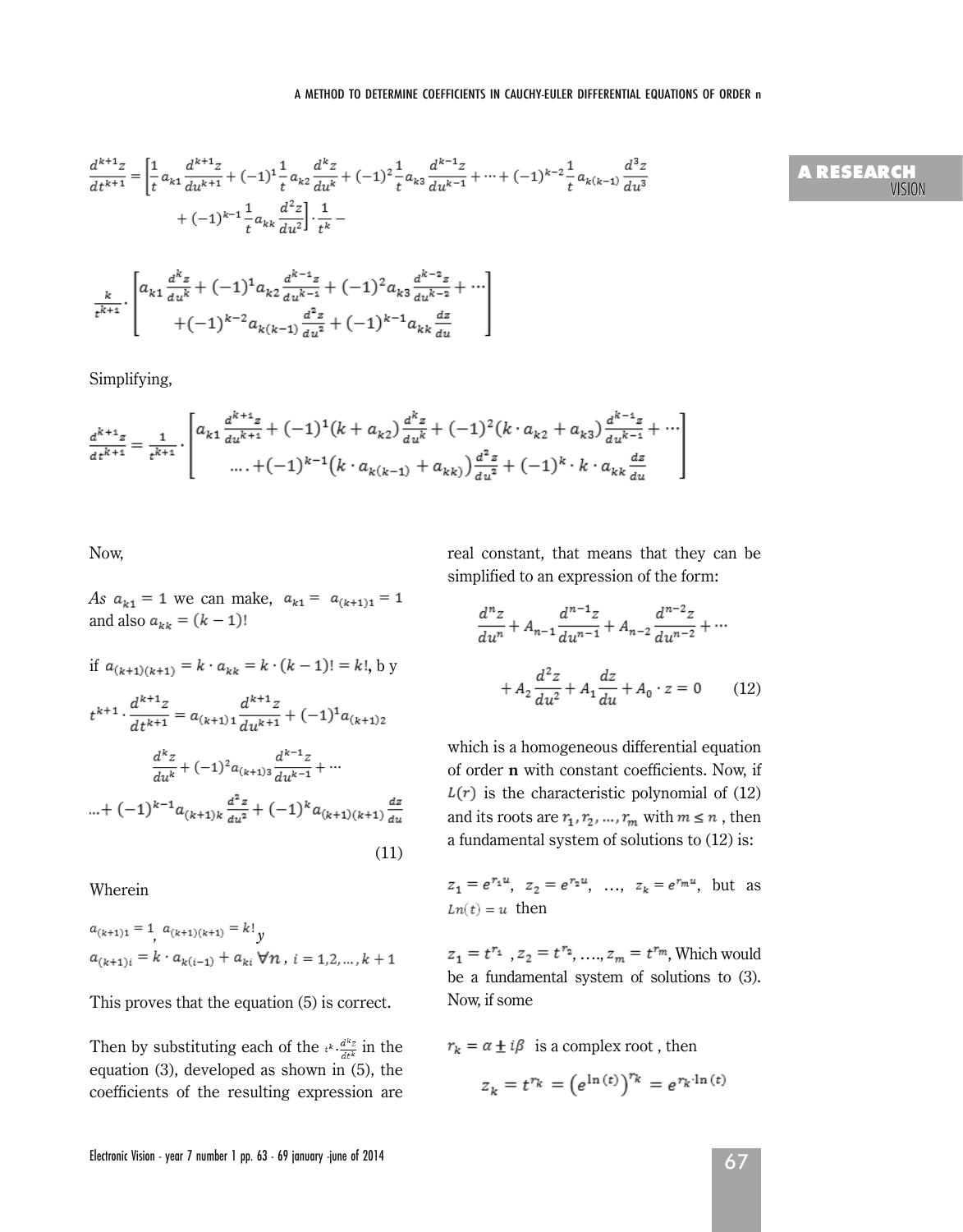

Fabio Hernando Castellanos Moreno - Jaime Francisco Pantoja Benavides

# ELECTRONI

where  $z_{k1} = t^{\alpha} \cos(\beta \cdot \ln(t))$  and  $z_{k2} = t^{\alpha} \mathcal{S}en(\beta \cdot \ln(t)) z_{k2} = t^{\alpha} \mathcal{S}en(\beta \cdot \ln(t))$ 

On the other hand, if some root r has multiplicity k then these k solutions would be:  $z_{i1} = t^{r_i} \cdot \ln(t)$ ,  $z_{i2} = t^{r_i} \cdot \ln^2(t)$ , ...,  $z_{ik} = t^{r_j} \cdot \ln^{k}(t)$  [6], [7].

To understand the use of this algorithm, for the case  $n = 2$  in (3), the following equation holds:

$$
t^2 z^{(2)} + b_1 t^1 z' + b_0 z = 0
$$

and by  $t = e^u$  one gets the equations

$$
t \cdot \frac{dz}{dt} = \frac{dz}{du} \text{ and } t^2 \cdot \frac{d^2 z}{dt^2} = \frac{d^2 z}{du^2} - \frac{dz}{du}
$$
\n(13)

$$
a_{11} = 1, a_{21} = 1 \, \text{y} \, a_{22} = (2 - 1)! = 1
$$
\n
$$
(14)
$$

Which perfectly matches (7), now substituting (8) in (5) for  $n = 3$ :

$$
a_{31} = 1, a_{32} = 2 \cdot a_{21} + a_{22} = 3
$$
  

$$
a_{33} = (3 - 1)! = 2
$$

from this point onwards, i.e. equation (5) with  $n=3$ 

$$
t^{3} \cdot \frac{d^{3}z}{dt^{3}} = \frac{d^{3}z}{du^{3}} + (-1)^{1} \cdot 3\frac{d^{2}z}{du^{2}} + (-1)^{2} \cdot 2\frac{dz}{du}
$$
  
Mean that  $t^{3} \cdot \frac{d^{3}z}{dt^{3}} = \frac{d^{3}z}{du^{3}} - 3\frac{d^{2}z}{du^{2}} + 2\frac{dz}{du}$ 

Which is exactly the same equation found in (4). Now, repeating the same process for  $n=4$ :

$$
\begin{aligned}\na_{41} &= 1, a_{42} = 3 \cdot a_{31} + a_{32} = 6, \\
a_{43} &= 3 \cdot a_{32} + a_{33} = 11 \,\text{y} \ a_{33} = (4 - 1)! = 6\n\end{aligned}
$$

Therefore,

$$
t^{4} \cdot \frac{d^{4}z}{dt^{4}} = \frac{d^{4}z}{du^{4}} + (-1)^{1} \cdot 6 \frac{d^{3}z}{du^{3}} + (-1)^{2} \cdot 11 \frac{d^{2}z}{du^{2}} + (-1)^{3} \cdot 6 \frac{dz}{du}
$$
 (16)

We invite the reader to do the long and unusual process of differentiation of (9) and prove that it reaches the same result found in (16), which is presented in a very simple way with the method proposed here.

The following graphic 1, shows ways in which this method works

### **Graphic 1. Constant ED values**



## **3. Conclusions**

(15)

The study and application of differential equations has allowed the development of many Sciences and in particular the advance of technology. Thus, for the academic community it is very important to have methods to solve such equations in a practical and fast manner so that developments and applications in technology can be widely implemented, e.g.